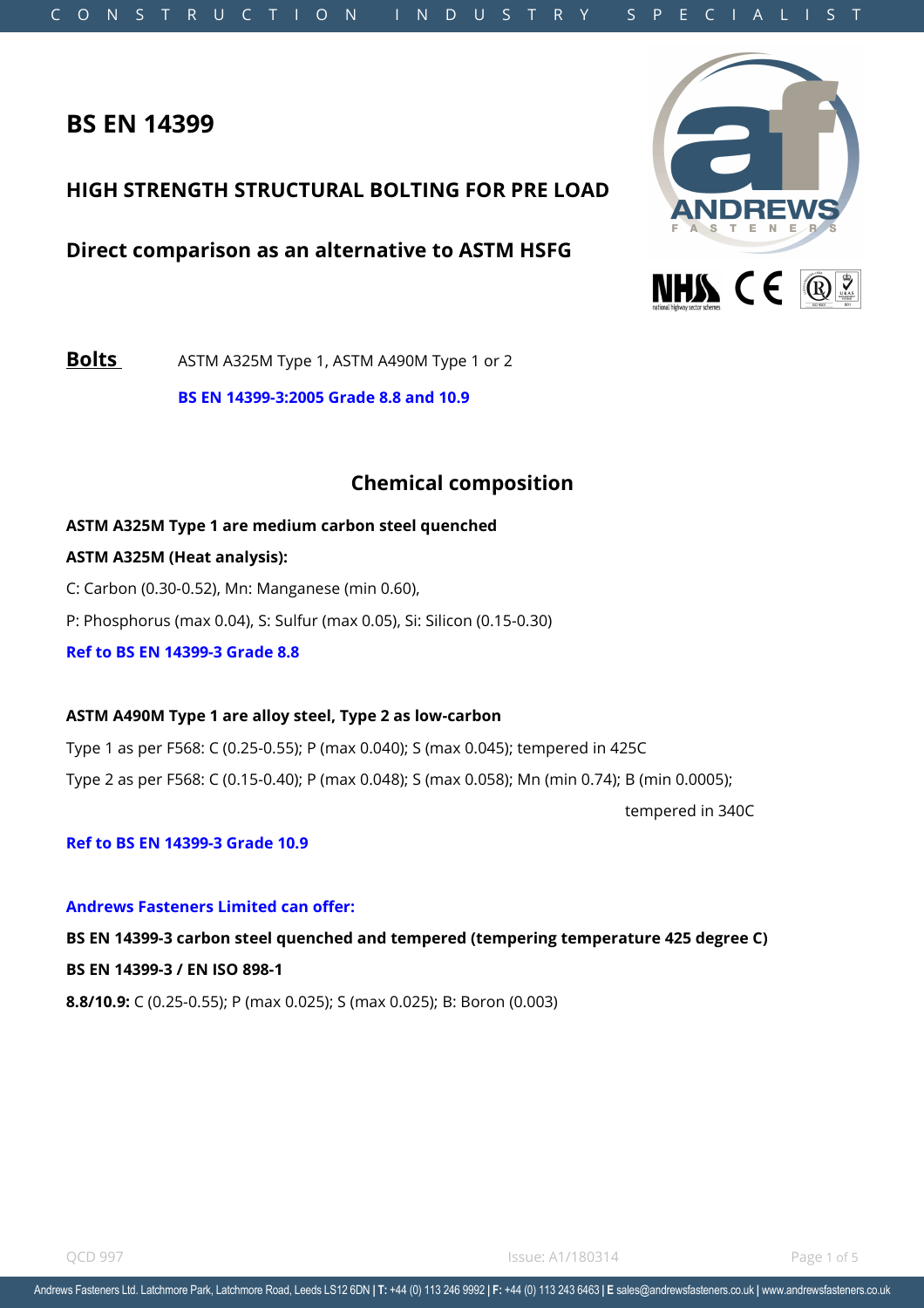# C O N S T R U C T I O N I N D U S T R Y S P E C I A L I S T

# **Mechanical Properties**

**Hardness**

**ASTM A325M Type 1**

M12-M24: 25-34 HRC M25-M36: 19-30 HRC

**ASTM A490M**  Hardness: 33-39 HRC

**BS EN 14399-3 / EN ISO 898-1 Class 8.8** M16 = 22-32 HRC; above M16 = 23-34 HRC **(typical grade)** 

**Class 10.9** = 32-39 HRC **(higher grade)** 

### **Tensile strength requirements**

**ASTM A325M Type 1 -** M12-M36

Tensile strength 830 MPa; Yield Strength: 660 MPa Elongation: 14% min; Reduction Area 35%

### **ASTM A490M**

Proof Load: 830 MPa; Tensile: 1040 MPa; Yield: 940 MPa; Elongation 9%; Reduction area: 35%

### **BS EN 14399-3 / EN ISO 898-1**

Tensile strength **(8.8)** 830 MPa; **(10.9**) 1040 MPa

Yield Strength: **(8.8)** 660MPa; **(10.9)** 940 MPa

Elongation: **(8.8)** 12%; **(10.9)** 9%

Reduction Area: **(8.8)** 52%; **(10.9)** 48%

Proof Load: **(8.8)** M16: 580 MPa; over M16: 600MPa; **(10.9)** 830 MPa

### **Dimensions**

**ASTM A325M / ASTM A490M** to **ASME B18.2.3.7M As per BS EN 14399-3**

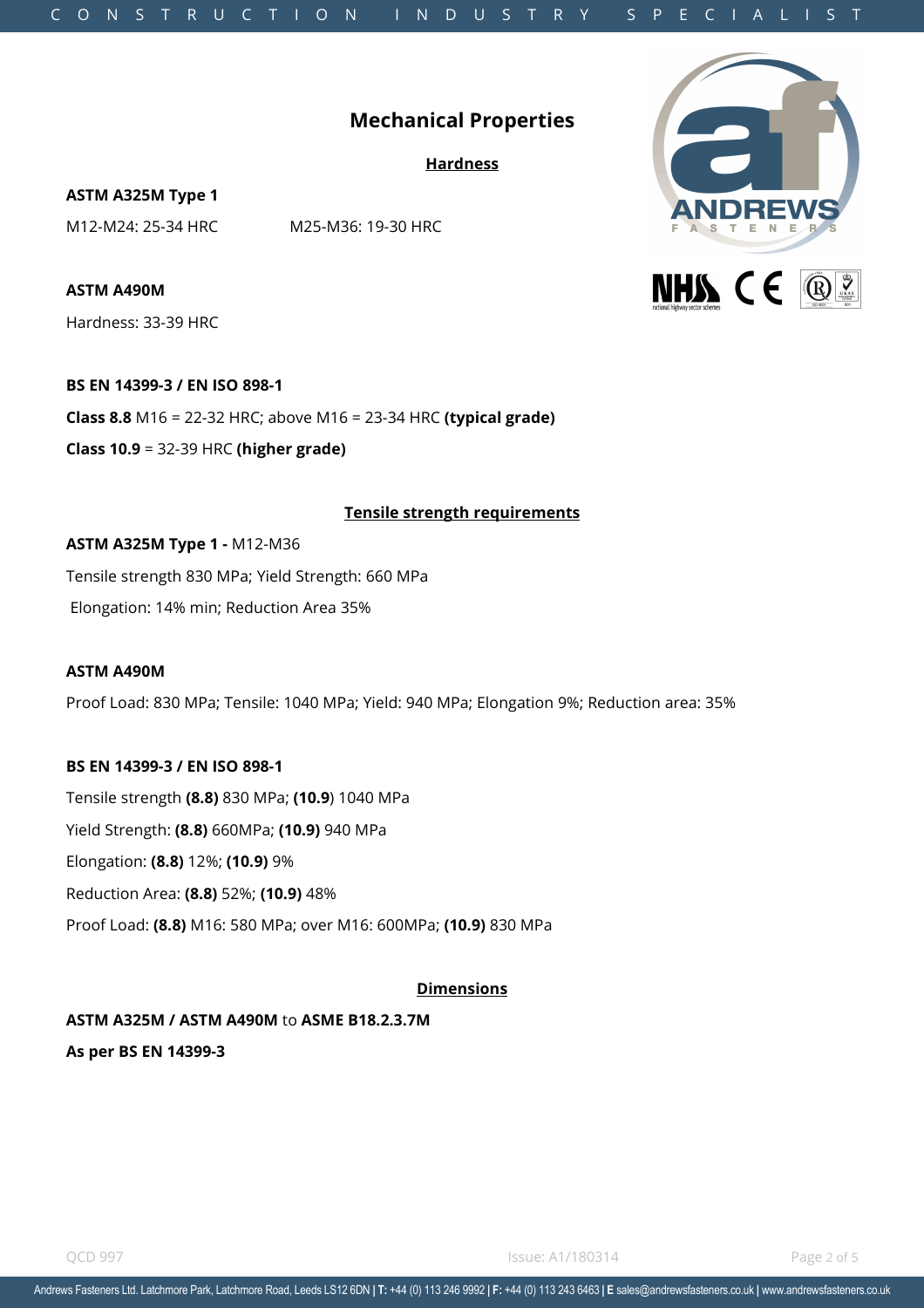Andrews Fasteners Ltd. Latchmore Park, Latchmore Road, Leeds LS12 6DN | T: +44 (0) 113 246 9992 | F: +44 (0) 113 243 6463 | E sales@andrewsfasteners.co.uk | www.andrewsfasteners.co.uk

### C O N S T R U C T I O N I N D U S T R Y S P E C I A L I S T

**Test methods**

**ASTM A325M / ASTM A490M:** Tensile, Proof Load, Hardness **BS EN 14399-3 / EN ISO 898-1:** Wedge, Proof Load, Hardness and Assembly test as per BS EN 14399-2

Bolts are covered by 3.1 Test Certificate and Certificate of Conformity.

**Finish:** Self colour, Galvanised (40um min) as a standard, or on special requirements Zinc (7um min) We refer to Galvanised product (Hot-dip) as this type of coating gives longer corrosion resistant protection comparing to Zinc plating.

**Lubrication and Direct Tension Indicator washers required during assembly to archive correct tightening method (booklet attached)**

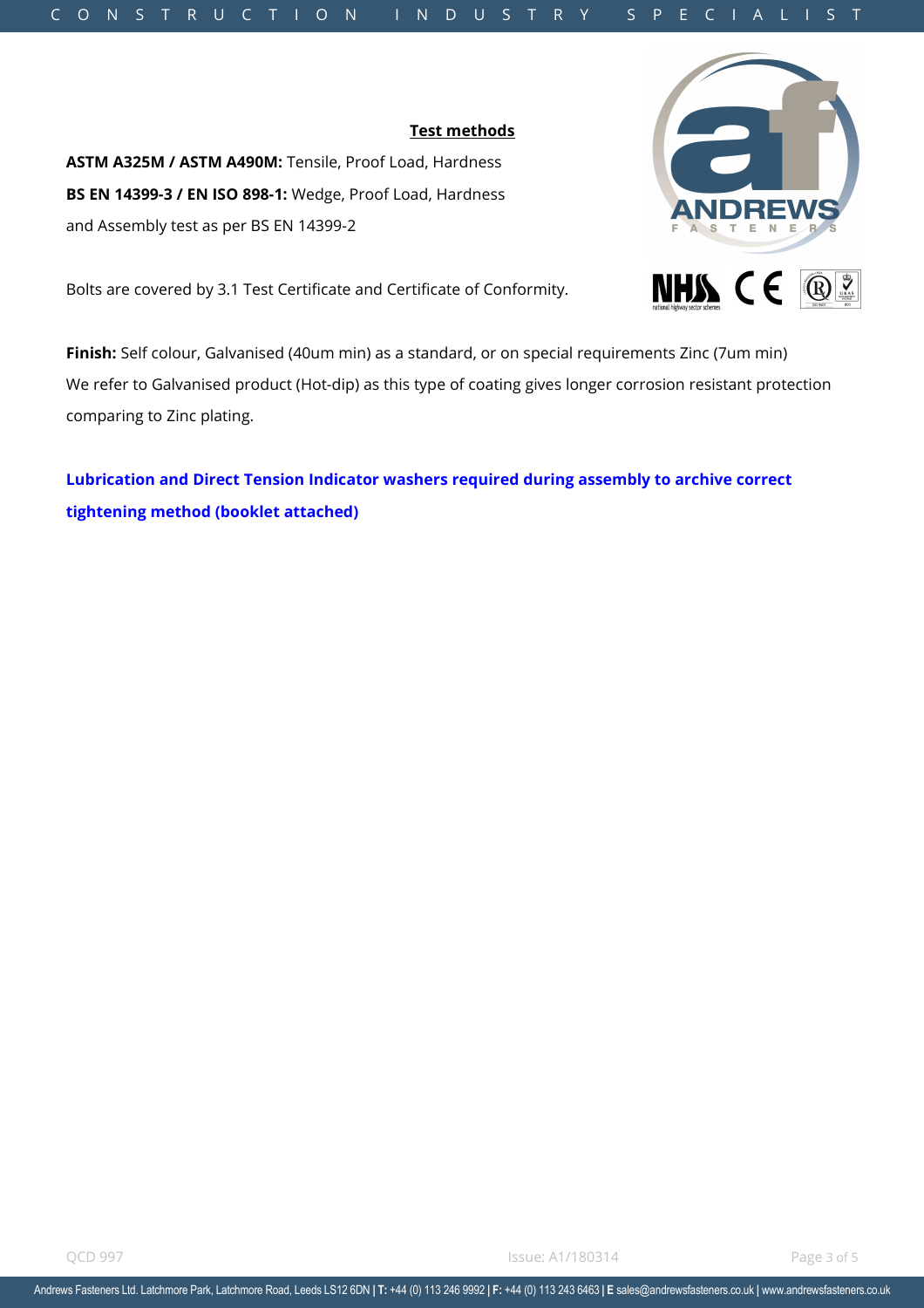**Nuts** ASTM A563M

**BS EN 14399-3:2005 Grade 8 and 10** 

# **Chemical composition**

**ASTM A563M 8S and 10S 8S:** C (max 0.55); P (max 0.04); S (max 0.15) **10S:** C (max 0.55); Mn (min 0.30); P (max 0.04); S (max 0.05)

### **Andrews Fasteners Limited can offer:**

**BE EN 14399-2 / EN ISO 898-2 Grade 8:** C (max 0.58); Mn (min 0.25); P (max 0.048); S (max 0.058) **Grade 10:** C (max 0.58); Mn (min 0.30); P (max 0.048); S (max 0.058)

# **Mechanical Properties**

**Hardness**

### **ASTM A563M 8S and 10S**

8S: max 38 HRC 10S: 26-38 HRC

### **BS EN 14399-3 / EN ISO 898-2**

**Class 8.8** M16 = max 30 HRC; above M16 = max 36 HRC **(typical grade)** 

**Class 10.9** = 26-36 HRC **(higher grade)** 

### **Strength requirements**

### **ASTM A563M**

Proof load: **A563M page 6**

### **BS EN 14399-3 / EN ISO 898-2**

Proof Load: **ISO 898-2**

### **Dimensions**

### **ASTM A563M** to **ASME B18.2.4.1M / B18.2.4.6M**

**As per BS EN 14399-3**